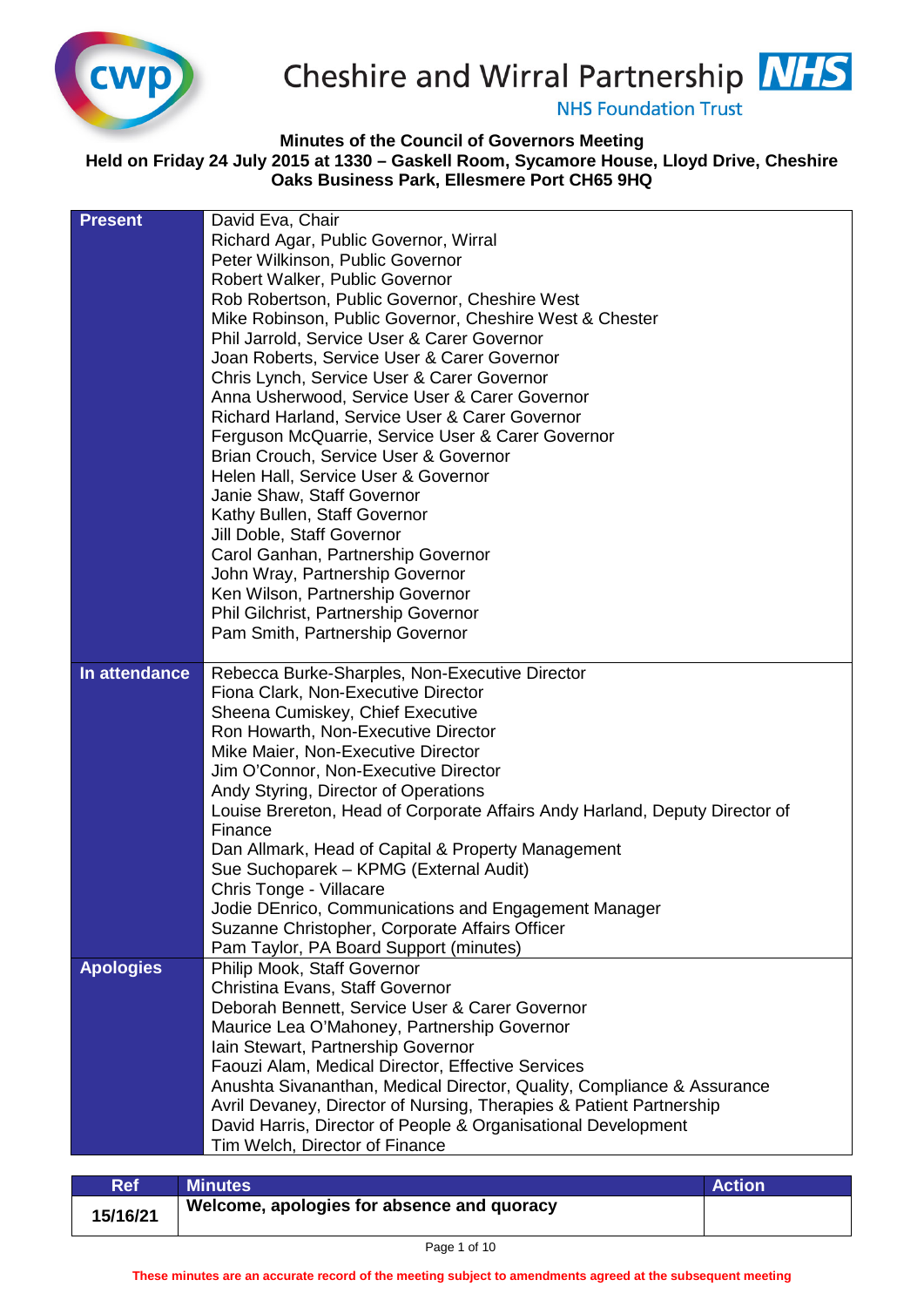|          | David Eva welcomed everyone to the meeting and introductions                          |  |
|----------|---------------------------------------------------------------------------------------|--|
|          | were made. David also extended and warm welcome to the new                            |  |
|          | governors who had not attended before. The meeting was deemed                         |  |
|          | quorate.                                                                              |  |
|          | <b>Meeting Guidelines</b>                                                             |  |
| 15/16/22 |                                                                                       |  |
|          | David Eva explained how the meeting would be facilitated.                             |  |
|          | <b>Declarations of Interest</b>                                                       |  |
| 15/16/23 |                                                                                       |  |
|          | No declarations of interest were made                                                 |  |
|          |                                                                                       |  |
|          | <b>Chair's Announcements - Council notices</b>                                        |  |
|          |                                                                                       |  |
|          | David Eva delivered the following announcements:                                      |  |
|          |                                                                                       |  |
|          | Governor welcomes and farewells                                                       |  |
|          | The Council welcomes Robert Walker (public governor for                               |  |
|          | East Cheshire) and Joan Roberts (service user & carer                                 |  |
|          | governor) Carol Gahan has also been nominated by                                      |  |
|          | Cheshire West and Chester Council as the partnership                                  |  |
|          | Governor. Service User/Carer Governor, Brenda Jones                                   |  |
|          | has resigned from the Council of Governors and we wish                                |  |
|          | her well in the future. Staff Governor, Steven Buckley has                            |  |
|          | left the Trust for a new position and has therefore stepped                           |  |
|          | down from his staff governor role. Following the sad death                            |  |
|          | of Brenda Dowding, we wish to pass on the Council's                                   |  |
|          | condolences and also thanks for Brenda's time and support                             |  |
|          | to CWP during her 6 years as a governor.                                              |  |
|          |                                                                                       |  |
|          | National health awards rank CWP among the best NHS<br>Trusts in the UK.               |  |
|          |                                                                                       |  |
|          | The Trust has been named as one of the 100 best places to                             |  |
| 15/16/24 | work in the NHS by trade publication Health Service                                   |  |
|          | CWP was also shortlisted in the Best Mental<br>Journal.                               |  |
|          | Health Trust to Work category at an awards ceremony at                                |  |
|          | Birmingham's NIA.                                                                     |  |
|          | CWP Community Mental Health Nurse, Julie Sheen has                                    |  |
|          | been included in the HSJ's first ever top 50 Patient Leaders                          |  |
|          | list and we congratulate. The award is designed to                                    |  |
|          | celebrate the full breadth of patients and citizens' role in                          |  |
|          | healthcare.                                                                           |  |
|          |                                                                                       |  |
|          | <b>CWP achieves Workplace Wellbeing Charter Mark</b>                                  |  |
|          | CWP has been officially accredited with the Workplace                                 |  |
|          | Wellbeing Charter Mark. The Charter Mark, has been                                    |  |
|          | awarded by an independent charity Health@Work, it was                                 |  |
|          | received by the Trust following a recent inspection in which                          |  |
|          | CWP was able to demonstrate its commitment to the health                              |  |
|          | and wellbeing of its staff                                                            |  |
|          |                                                                                       |  |
|          | Westminster<br><b>Surgery</b><br>expanding<br>under<br>new<br>$\bullet$<br>management |  |
|          | CWP is now responsible for all services at Ellesmere Port's                           |  |
|          | Westminster Surgery. The Trust recently won an NHS                                    |  |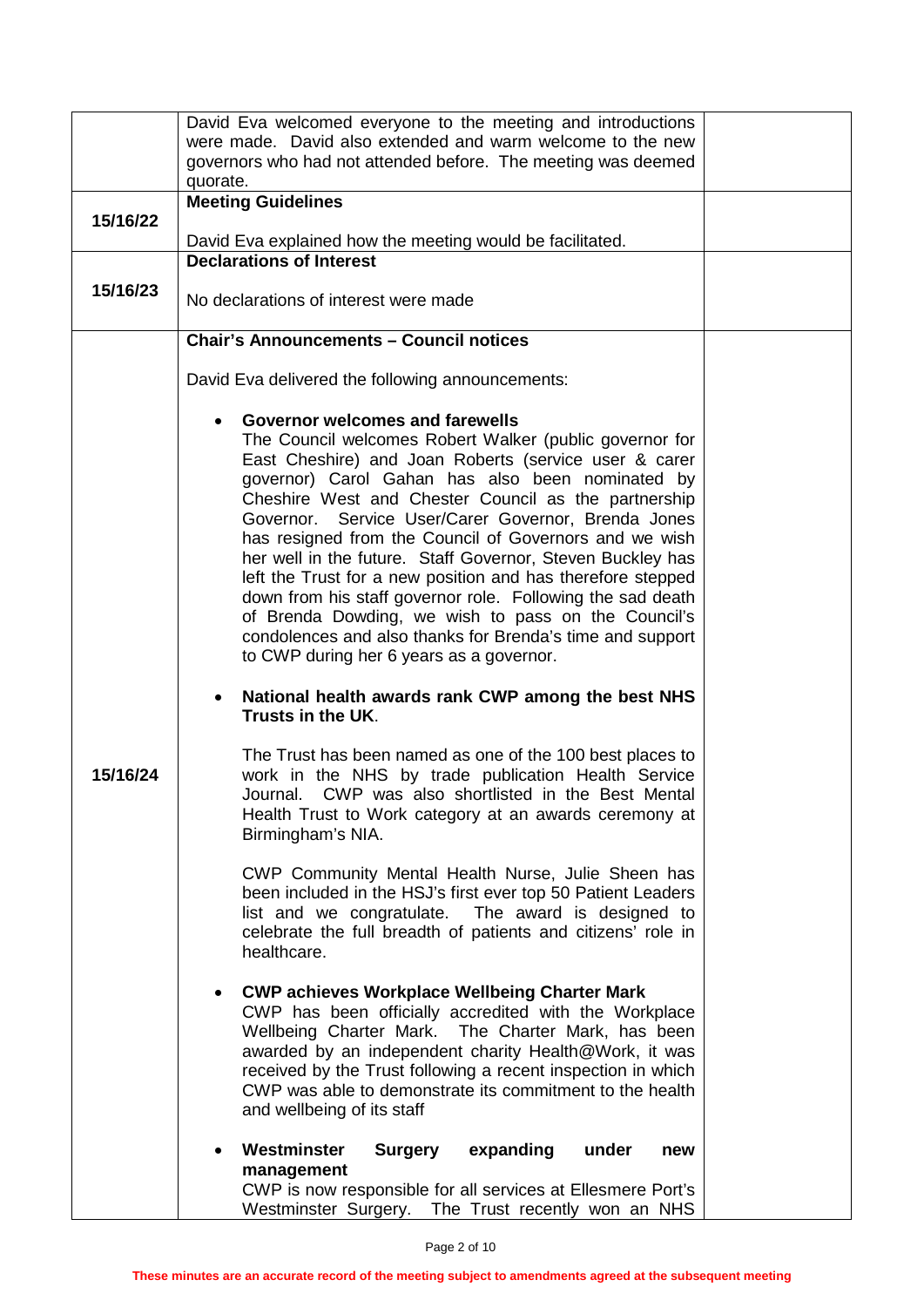|          | England tender, alongside Primary Care Cheshire, to<br>manage services at the Church Parade practice. The<br>surgery will offer GP services, provide access to community<br>mental health services and deliver healthy living support<br>including fitness, diet and nutrition, smoking cessation and<br>substance misuse advice and support.<br><b>CWP's Best Practice event and Annual Member's</b><br><b>Meeting</b><br>The Best Practice Showcase Event and Annual Members'<br>Meeting (AMM) on 1 <sup>st</sup> October 2015 at the Crowne Plaza<br>Hotel, Chester. The events will take place consecutively.<br>The Trust's Best Practice event is open to the public and                                                                                                                                                                              |  |
|----------|-------------------------------------------------------------------------------------------------------------------------------------------------------------------------------------------------------------------------------------------------------------------------------------------------------------------------------------------------------------------------------------------------------------------------------------------------------------------------------------------------------------------------------------------------------------------------------------------------------------------------------------------------------------------------------------------------------------------------------------------------------------------------------------------------------------------------------------------------------------|--|
|          | the AMM is open to all Trust Members.<br><b>Lead Governor's Announcements</b>                                                                                                                                                                                                                                                                                                                                                                                                                                                                                                                                                                                                                                                                                                                                                                               |  |
|          | Anna Usherwood delivered the following announcements:                                                                                                                                                                                                                                                                                                                                                                                                                                                                                                                                                                                                                                                                                                                                                                                                       |  |
|          | <b>Deputy Lead Governor opportunities</b><br>As Brenda Jones has resigned Peter Wilkinson has notified<br>of his intention to step down from the deputy lead governor<br>post in the autumn, expressions of interest from governors<br>are being sought for these roles. If you are interested in<br>these roles, then please speak to either Anna, Louise or<br>Suzanne.                                                                                                                                                                                                                                                                                                                                                                                                                                                                                   |  |
|          | <b>CQC</b> Inspection<br>Anna thanked all the Governors who participated in the<br>CQC inspection focus group for governors on behalf of the<br>Governors.                                                                                                                                                                                                                                                                                                                                                                                                                                                                                                                                                                                                                                                                                                  |  |
| 15/16/25 | Chair's appraisal<br>Ron Howarth will be undertaking the Chair's appraisal<br>shortly and as Anna feeds into this process on behalf of the<br>Council any governors who wish to provide feedback,<br>please do so via Anna or Ron.                                                                                                                                                                                                                                                                                                                                                                                                                                                                                                                                                                                                                          |  |
|          | <b>Chair</b><br><b>Update</b><br>on<br><b>Non-Executive</b><br><b>Director</b><br>and<br>recruitment processes<br>The Nominations Committee met prior to the Council<br>meeting to look at the long list of applicants for the Non-<br>Executive Director position. 79 applications were received.<br>The Nominations Committee considered a long list of<br>candidates for Diane Charnock, search partner to<br>undertake preliminary interviews with. The Nominations<br>Committee will meet on the $4th$ September to shortlist the<br>candidates and select up to 5 for interview on 21 <sup>st</sup><br>September 2015.<br>The Nominations Committee have also considered the<br>timeline for the Chair's appointment. A briefing for<br>Governors on the appointment process will be held as part<br>of the CoG meeting on 4 <sup>th</sup> September. |  |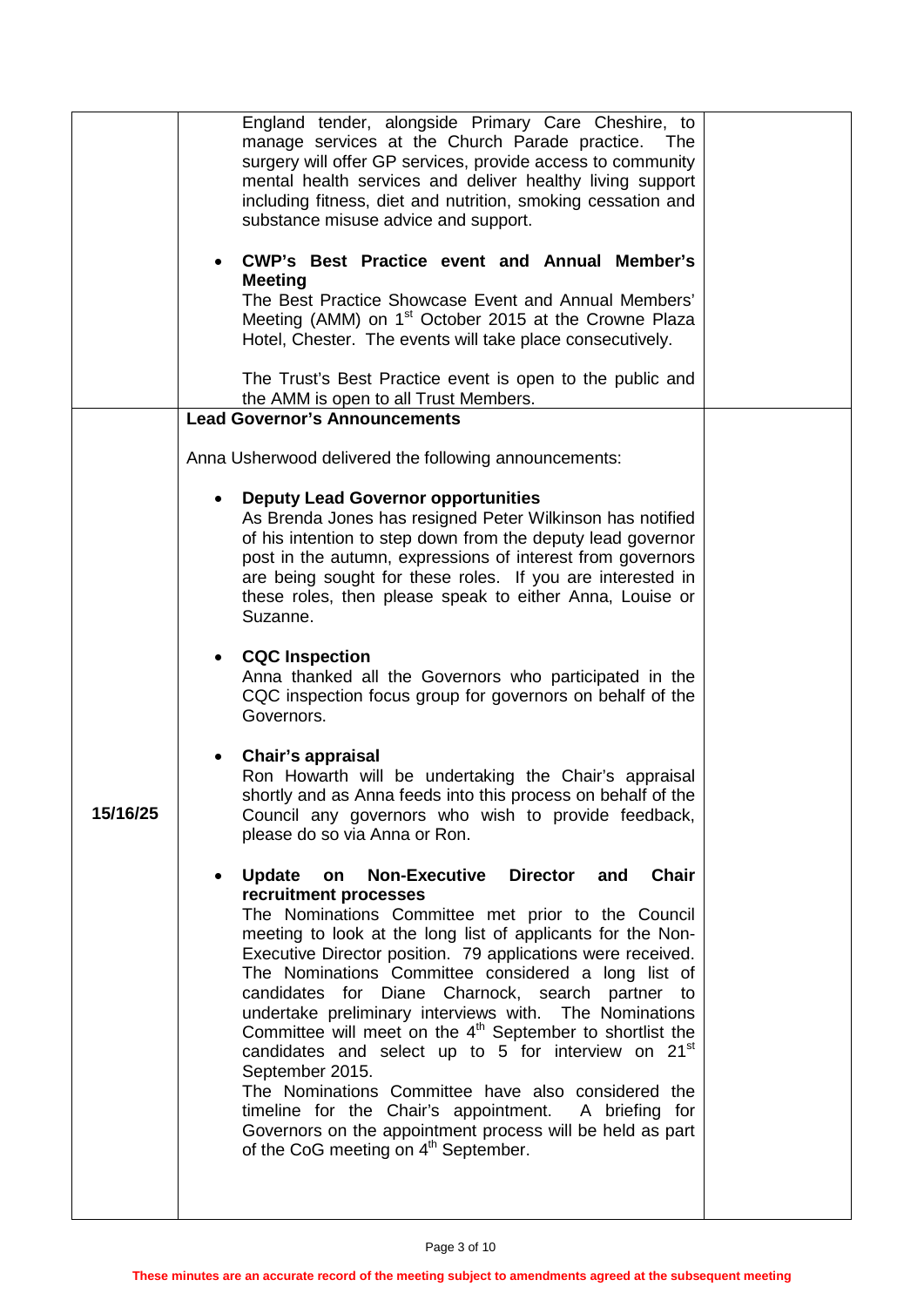|            | <b>Chief Executive's Announcements</b>                                                                                                                                                                                                                                                                                                      |               |
|------------|---------------------------------------------------------------------------------------------------------------------------------------------------------------------------------------------------------------------------------------------------------------------------------------------------------------------------------------------|---------------|
|            |                                                                                                                                                                                                                                                                                                                                             |               |
|            | Sheena Cumiskey delivered the following announcements:                                                                                                                                                                                                                                                                                      |               |
| 15/16/26   | <b>Update on Vanguard Model of Care</b><br>Sheena gave a brief update on the Vanguards, explaining<br>the West vanguard is a multi-speciality model and Wirral<br>PACS model is working with the acute trust. Further detail<br>will be provided to the Council has this work progresses<br>further.<br><b>Service Changes in the Trust</b> |               |
|            | Sheena mentioned the refurbishment of Croft ward and<br>informed the Council that the ward was due to re-open in<br>August.                                                                                                                                                                                                                 |               |
|            | Minutes of the Council of Governors Meeting 7th April 2015                                                                                                                                                                                                                                                                                  |               |
|            | The minutes of the meeting held $7th$ April 2015 were accepted as a<br>true and accurate record of the meeting subject to the following<br>amendments:                                                                                                                                                                                      |               |
|            | Page 5,<br>Increased funding for mental health services, David Eva<br>said that he would send further explanation to Louise<br>Brereton.                                                                                                                                                                                                    | <b>DE</b>     |
| 15/16/27   | Phil (Jarrold) asked if any clinical governance had been<br>undertaken regarding other service providers.<br>David<br>answered that CCGs are responsible for undertaking<br>clinical governance as part of their commissioning process<br>Rewording of the paragraph re. the IAPT indicator<br>selection.                                   |               |
|            | Page 6<br>Richard Agar asked why there needed to be a 12-month<br>restriction on Trust membership before members could<br>stand as governors. It was agreed this would be covered as<br>part of the later agenda item on the constitution.                                                                                                  |               |
|            | <b>Matters Arising and Action Points</b>                                                                                                                                                                                                                                                                                                    |               |
| 15/16/28   | All matters arising and action points were closed with confirmation<br>from Ferguson McQuarrie that he had received a response to the<br>governor question regarding gym provision for service users and<br>he was satisfied with the response.                                                                                             |               |
|            | <b>Council of Governors Draft Annual Business Cycle 2015/16</b>                                                                                                                                                                                                                                                                             |               |
| 15/16/29   | The annual business cycle was accepted.                                                                                                                                                                                                                                                                                                     |               |
| <b>Ref</b> | <b>Matters for discussion/approval</b>                                                                                                                                                                                                                                                                                                      | <b>Action</b> |
|            | Annual Report, Accounts and Quality Account 2014/15                                                                                                                                                                                                                                                                                         |               |
| 15/16/30   | Sue Suchoparek from KPMG (External Audit) and Andy Harland<br>(Deputy Director of Finance) presented the Annual Audit 2014/15<br>to the meeting by explaining the scope and audit approach. There<br>are three sections:<br><b>Financial Statements Audit</b>                                                                               |               |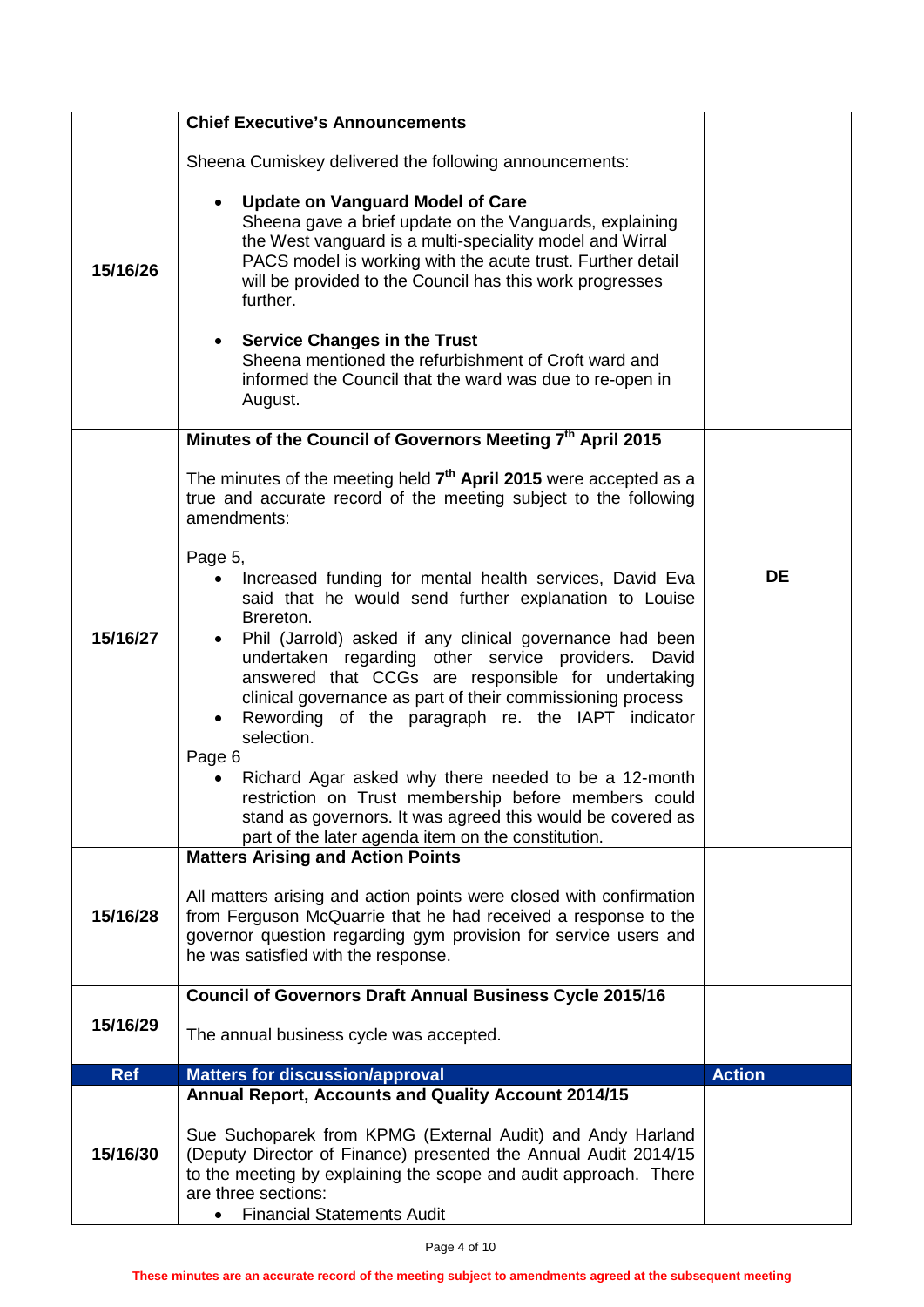|          | Use of Resources<br><b>Quality Report</b>                                                                                                                                                                                                                            |  |
|----------|----------------------------------------------------------------------------------------------------------------------------------------------------------------------------------------------------------------------------------------------------------------------|--|
|          | Sue then went on to explain the key issues arising as follows:                                                                                                                                                                                                       |  |
|          | <b>Financial Statements Audit</b>                                                                                                                                                                                                                                    |  |
|          | Unqualified opinion<br>٠<br>No material adjusted or unadjusted audit differences<br>$\bullet$                                                                                                                                                                        |  |
|          | Annual Report consistent with financial statements and                                                                                                                                                                                                               |  |
|          | complies with Monitor's Annual Reporting Manual                                                                                                                                                                                                                      |  |
|          | Long form audit report issued for the first time this year in<br>$\bullet$<br>compliance with 2014/15 NHS FT Audit Code                                                                                                                                              |  |
|          | Three recommendations made: one medium risk (in relation<br>to fixed assets and impairments) and two low risk.                                                                                                                                                       |  |
|          | Use of Resources                                                                                                                                                                                                                                                     |  |
|          | Need to ensure there are proper arrangements in place to<br>secure economy, efficiency and effectiveness in the Trust's<br>use of resources.                                                                                                                         |  |
|          | In accordance with Monitor's Audit Code we reviewed the<br>$\bullet$<br>Annual Governance Statement, the work of regulators and<br>any other we consider relevant.                                                                                                   |  |
|          | No significant issues identified that impact on the Trust's<br>use of resources for 2014/15                                                                                                                                                                          |  |
|          | <b>Quality Report</b>                                                                                                                                                                                                                                                |  |
|          | Two objectives:<br>$\bullet$<br>Limited assurance report on the content of the Quality                                                                                                                                                                               |  |
|          | Report and consistency with other information sources<br>Limited assurance report on two mandated performance<br>indicators and limited testing on one additional local<br>indicator.                                                                                |  |
|          | Achieved a limited assurance opinion of the content of the<br>Quality Report and mandated indicators.<br>A number of recommendations were raised in relation to<br>local indicator.                                                                                  |  |
|          | Sue then went on to highlight additional support and services<br>provided during the year beyond external audit and if any further<br>information was required then to contact herself or Amanda<br>Latham and stated that their contact details were in the report. |  |
|          | The meeting then held a discussion around the outcome of the<br>audit and several points were made and explained.                                                                                                                                                    |  |
|          | The Council of Governors resolved to note the Annual Report,<br>Accounts and Quality Account 2014/15.                                                                                                                                                                |  |
|          | <b>Feedback from CQC Inspection</b>                                                                                                                                                                                                                                  |  |
| 15/16/31 | Sheena Cumiskey advised the meeting that the Care Quality<br>Commission (CQC) undertook their scheduled trustwide inspection<br>during the week of the $22nd$ June 2015.                                                                                             |  |
|          | As part of their visit, the CQC undertook a wide range of<br>announced inspections across each of the localities, held focus<br>with staff members, patients, commissioners<br>groups<br>and                                                                         |  |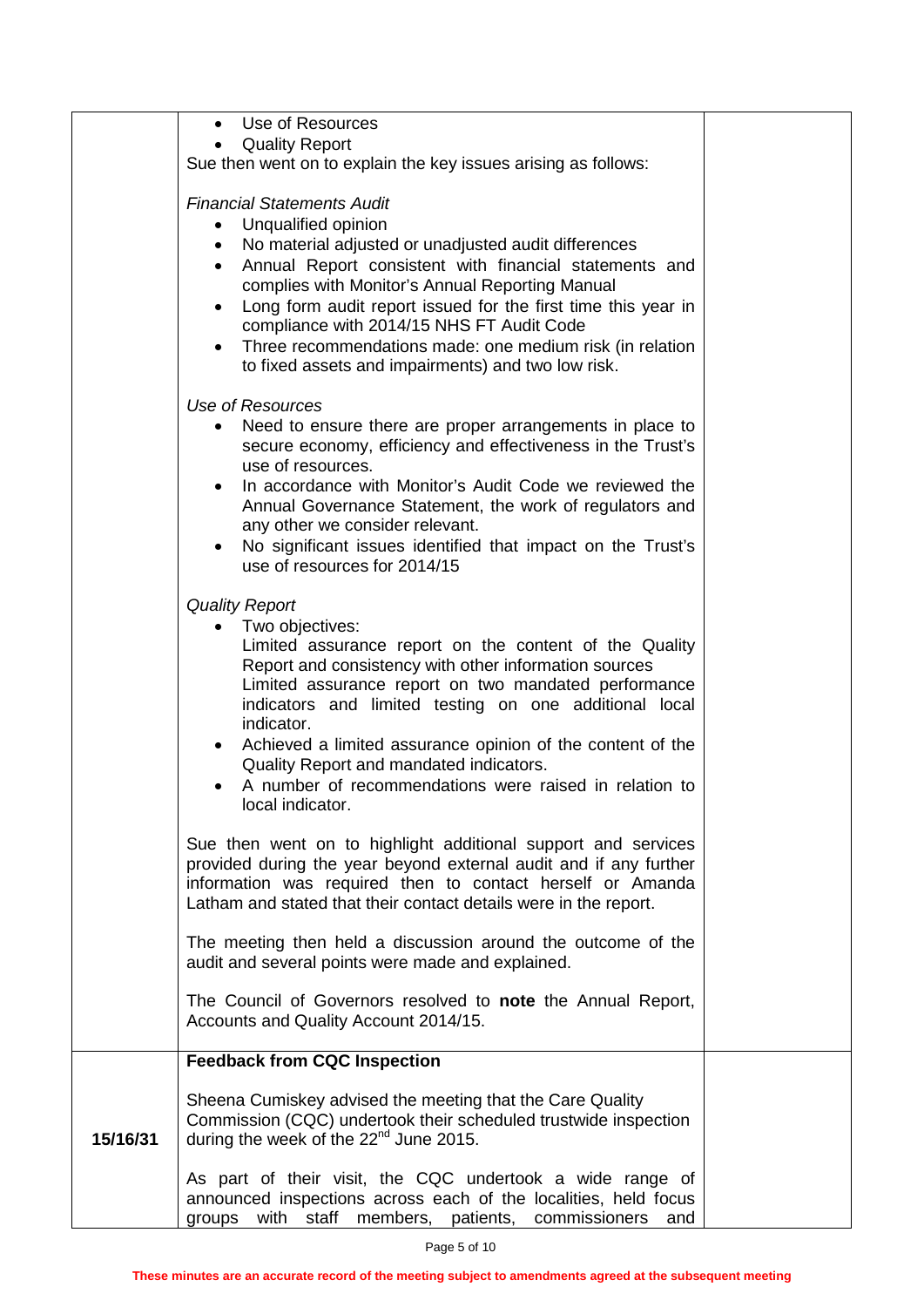|          | Governors and interviewed key staff. The inspection team was led<br>by Bruce Calderwood, independent Chair and a Head of Inspection<br>for Mental Health inspections and an Inspection Manager for<br>physical health services. The inspection team visited a total of 20<br>wards and 30 community teams during the 4 days on site including<br>both physical and mental health services. There have been a<br>number of follow up visits undertaken on both an announced and<br>unannounced basis following the completion of the initial week.<br>Initial feedback from staff has been positive with people reporting<br>that the inspectors made positive comments about the service and<br>the care delivered.<br>The inspectors provided some high level feedback to the Trust on<br>the final day of the inspection. As expected there are some areas<br>where we can improve further, however these are themes that the<br>Trust are already aware of and actions are in place. |  |
|----------|-----------------------------------------------------------------------------------------------------------------------------------------------------------------------------------------------------------------------------------------------------------------------------------------------------------------------------------------------------------------------------------------------------------------------------------------------------------------------------------------------------------------------------------------------------------------------------------------------------------------------------------------------------------------------------------------------------------------------------------------------------------------------------------------------------------------------------------------------------------------------------------------------------------------------------------------------------------------------------------------|--|
|          | The Trust expects to receive the first draft of the final report<br>towards the end of August 2015 prior to publication and a Quality<br>Summit will be held with key stakeholder following publication.<br>Governors will be kept abreast of the process and outcomes over<br>the following few weeks and a further update provided to the<br>September COG meeting.                                                                                                                                                                                                                                                                                                                                                                                                                                                                                                                                                                                                                   |  |
|          | The Council of Governors resolved to note the report.<br><b>Update on the CAMHS development</b>                                                                                                                                                                                                                                                                                                                                                                                                                                                                                                                                                                                                                                                                                                                                                                                                                                                                                         |  |
|          | Daniel Allmark (Head of Capital & Property Management) and<br>Chris Tonge (Villacare) gave the Council an update of the new<br>CAMHS development that is now in progress on the Bowmere site.<br>The project will bring together the facilities of Pinelodge and Maple<br>Ward together with new CAMHS facilities into a purpose built<br>building commonly known as the Boomerang. Building has now<br>started and is due to be complete in summer 2016.                                                                                                                                                                                                                                                                                                                                                                                                                                                                                                                               |  |
| 15/16/32 | The project is a 50/50 joint venture with Villicare and is funded by<br>CWP and managed by Villicare.                                                                                                                                                                                                                                                                                                                                                                                                                                                                                                                                                                                                                                                                                                                                                                                                                                                                                   |  |
|          | The design processes have been carried out with staff and service<br>user involvement. The interior of the building has been<br>subcontracted to a company in Cornwall who have held sessions<br>with the young people to design areas with them in mind. Several<br>workshops have taken place to get ideas.                                                                                                                                                                                                                                                                                                                                                                                                                                                                                                                                                                                                                                                                           |  |
|          | Governors commended the development and the involvement of<br>the young people in the design process.                                                                                                                                                                                                                                                                                                                                                                                                                                                                                                                                                                                                                                                                                                                                                                                                                                                                                   |  |
|          | The Council of Governors resolved to note the report.                                                                                                                                                                                                                                                                                                                                                                                                                                                                                                                                                                                                                                                                                                                                                                                                                                                                                                                                   |  |
|          | <b>Annual Election update</b>                                                                                                                                                                                                                                                                                                                                                                                                                                                                                                                                                                                                                                                                                                                                                                                                                                                                                                                                                           |  |
| 15/16/33 | Suzanne Christopher updated the Council on the elections for<br>summer 2015.                                                                                                                                                                                                                                                                                                                                                                                                                                                                                                                                                                                                                                                                                                                                                                                                                                                                                                            |  |
|          | There are 8 seats available in this election. These are:<br>• 2 seats available in the public constituency- one in Wirral<br>and one out of area.                                                                                                                                                                                                                                                                                                                                                                                                                                                                                                                                                                                                                                                                                                                                                                                                                                       |  |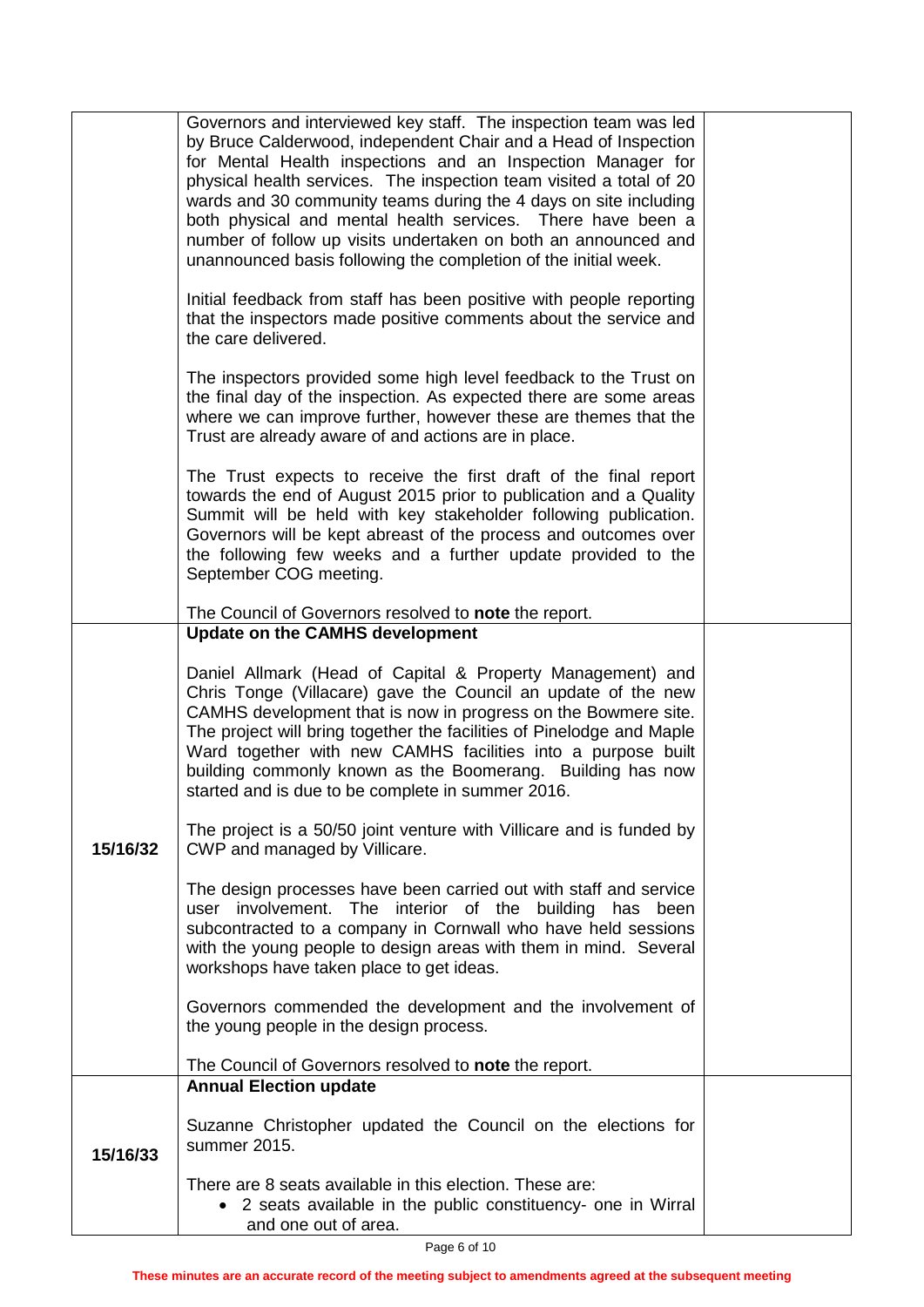|          | • 3 seats in the Service Use/Carer constituency<br>• 3 staff seats - one in therapies, one in nursing and one in<br>medical.<br>The nominations period has just closed. This will mean that there<br>will be one contested election in the service user/ carer<br>constituency. One nomination has been received for the Wirral,<br>nursing and medical seats therefore these nominees will be duly<br>elected.<br>Governors noted that following this election process, the Council<br>will have a services user/ carer constituency with no vacant seats.<br>This will be the first time in some years that this has been the case.<br>The Council of Governors resolved to note the report.                                                                                                                                                                                                                                                                                                                                                                                                                                                                                                                                                                                                                                                                                                                                                                                                                                                                                                                                                                                                                                                                                                                                                                                                                                                                                                                                               |  |
|----------|----------------------------------------------------------------------------------------------------------------------------------------------------------------------------------------------------------------------------------------------------------------------------------------------------------------------------------------------------------------------------------------------------------------------------------------------------------------------------------------------------------------------------------------------------------------------------------------------------------------------------------------------------------------------------------------------------------------------------------------------------------------------------------------------------------------------------------------------------------------------------------------------------------------------------------------------------------------------------------------------------------------------------------------------------------------------------------------------------------------------------------------------------------------------------------------------------------------------------------------------------------------------------------------------------------------------------------------------------------------------------------------------------------------------------------------------------------------------------------------------------------------------------------------------------------------------------------------------------------------------------------------------------------------------------------------------------------------------------------------------------------------------------------------------------------------------------------------------------------------------------------------------------------------------------------------------------------------------------------------------------------------------------------------------|--|
|          | <b>Proposed amendments to the Constitution</b>                                                                                                                                                                                                                                                                                                                                                                                                                                                                                                                                                                                                                                                                                                                                                                                                                                                                                                                                                                                                                                                                                                                                                                                                                                                                                                                                                                                                                                                                                                                                                                                                                                                                                                                                                                                                                                                                                                                                                                                               |  |
| 15/16/34 | Rob Robertson explained that following Council request, the<br>Membership and Development subcommittee had considered a<br>number of options on amendments to the Constitution.<br>These<br>were:<br>The inclusion of the new Model Election Rules to enable<br>$\bullet$<br>electronic voting<br>The number of Public Members Seats<br>The number of Service User/Carer Seats<br>$\bullet$<br>The continued inclusion of an out of area seat within the<br>public constituency<br>The constituencies included within the Constitution<br>The qualifying period for members who wish to become<br>Governors<br>Representation of young members<br>The Council discussed the options. With regard to the Model<br>Elections rules, it was agreed that the new rules should be adopted<br>to enable electronic voting.<br>With regard to the proposed reduction in service user/ carer seats<br>(and subsequent increase in public governor seats), given the<br>recent increased number of nominations for these governor seats<br>in the current election process, it was suggested that demand for<br>these seats may now be increasing and it may be inappropriate to<br>reduce the number of seats. Upon further discussion it was agreed<br>that any changes to the service user and public constituencies<br>need to be considered further and there is potential to do this as<br>part of the involvement open space event in November 2015.<br>With regard to the qualifying period for members to become<br>governors, Rob Robertson advised that the Membership group<br>have proposed reducing this to a three month qualification period,<br>reduced from the current 12 months. A discussion ensued and<br>governors queried whether any qualification period at all was<br>appropriate. Governors were advised that the qualifying period had<br>been added to the constitution some years ago to ensure that<br>members wishing to become governors had appropriate<br>experience of the Trust prior to nominating themselves. |  |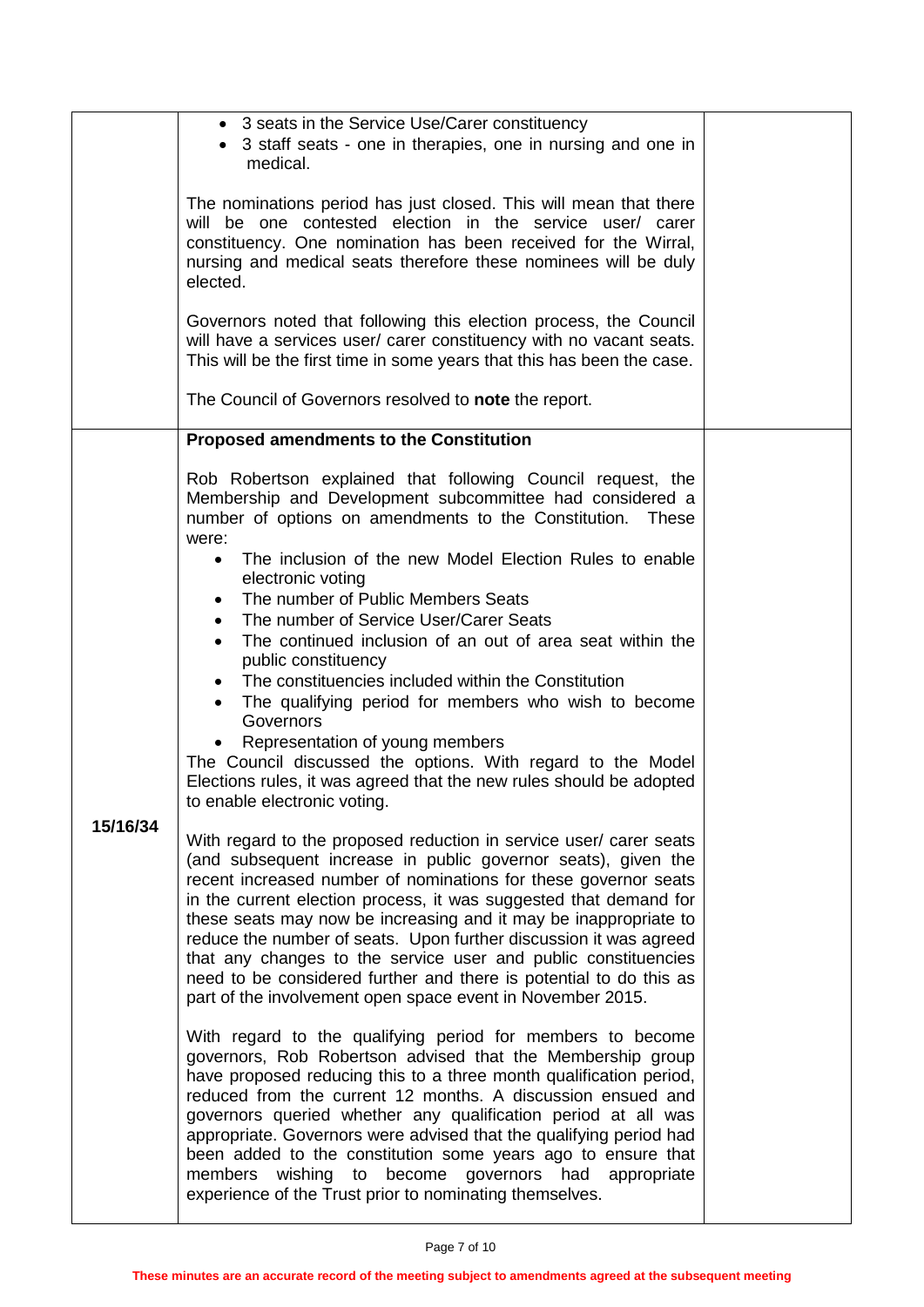|            | Governors were asked to indicate their support to the options of<br>having a three month qualification period or the option of removing<br>the qualification period entirely.                                                                                                                                                                                                                          |  |
|------------|--------------------------------------------------------------------------------------------------------------------------------------------------------------------------------------------------------------------------------------------------------------------------------------------------------------------------------------------------------------------------------------------------------|--|
|            | Following a show of hands, the Council of Governors approved that<br>the 12 month qualification period for members be removed from<br>the constitution thereby allowing new members to become<br>governors.                                                                                                                                                                                            |  |
|            | A further discussion ensued regarding the continuing work to<br>involve young people in the work of the Council and the Council<br>endorsed their support to progressing this work further via the<br>Membership and Development subcommittee.                                                                                                                                                         |  |
|            | The Council of Governors resolved to approve the following<br>changes to the constitution:<br>• Adoption of the new model election rules<br>• Removal of the 12 month qualification period for members<br>to become governors                                                                                                                                                                          |  |
|            | It was noted that these approvals will be reported to the Board of<br>Directors at the July 2015 meeting for approval and the Annual<br>Members Meeting in October 2015.                                                                                                                                                                                                                               |  |
|            | <b>Appraisal of Council of Governors subcommittees</b>                                                                                                                                                                                                                                                                                                                                                 |  |
|            | Louise Brereton reported that as demonstrated in the briefings, the<br>sub-committees are making good progress against their terms of<br>reference. The Membership and Development subcommittee is<br>helping to improve the Council's engagement with members and<br>the general public and this support a more effect Council and<br>ensuring better fulfilment of Governor duties.                  |  |
| 15/16/35   | The Scrutiny sub-committee have developed good relationships<br>with the NEDs and are playing a key role in the Council discharging<br>its duties to hold the NEDs to account for the performance of the<br>Board.                                                                                                                                                                                     |  |
|            | Both sub-committee have reviewed their terms of reference and<br>are proposing that they are amended to state a minimum<br>membership of 8 governors including the Chair. Governors are<br>asked to commit to 12 months membership after which their<br>continued appointment to the sub-committee will be reviewed.<br>Governors will also be able to members of both sub-committees if<br>they wish. |  |
|            | The Council of Governors resolved to note the report.                                                                                                                                                                                                                                                                                                                                                  |  |
| <b>Ref</b> | <b>Matters for Noting</b><br><b>Council of Governors Sub-Committee/Group Minutes/Notes</b>                                                                                                                                                                                                                                                                                                             |  |
| 15/16/36   | The Council of Governors reviewed, noted and approved the<br>following Sub-committee/Group minutes/notes:                                                                                                                                                                                                                                                                                              |  |
|            | Membership and Development sub-committee minutes of<br>meeting held 3 <sup>rd</sup> June 2015 and terms of reference.                                                                                                                                                                                                                                                                                  |  |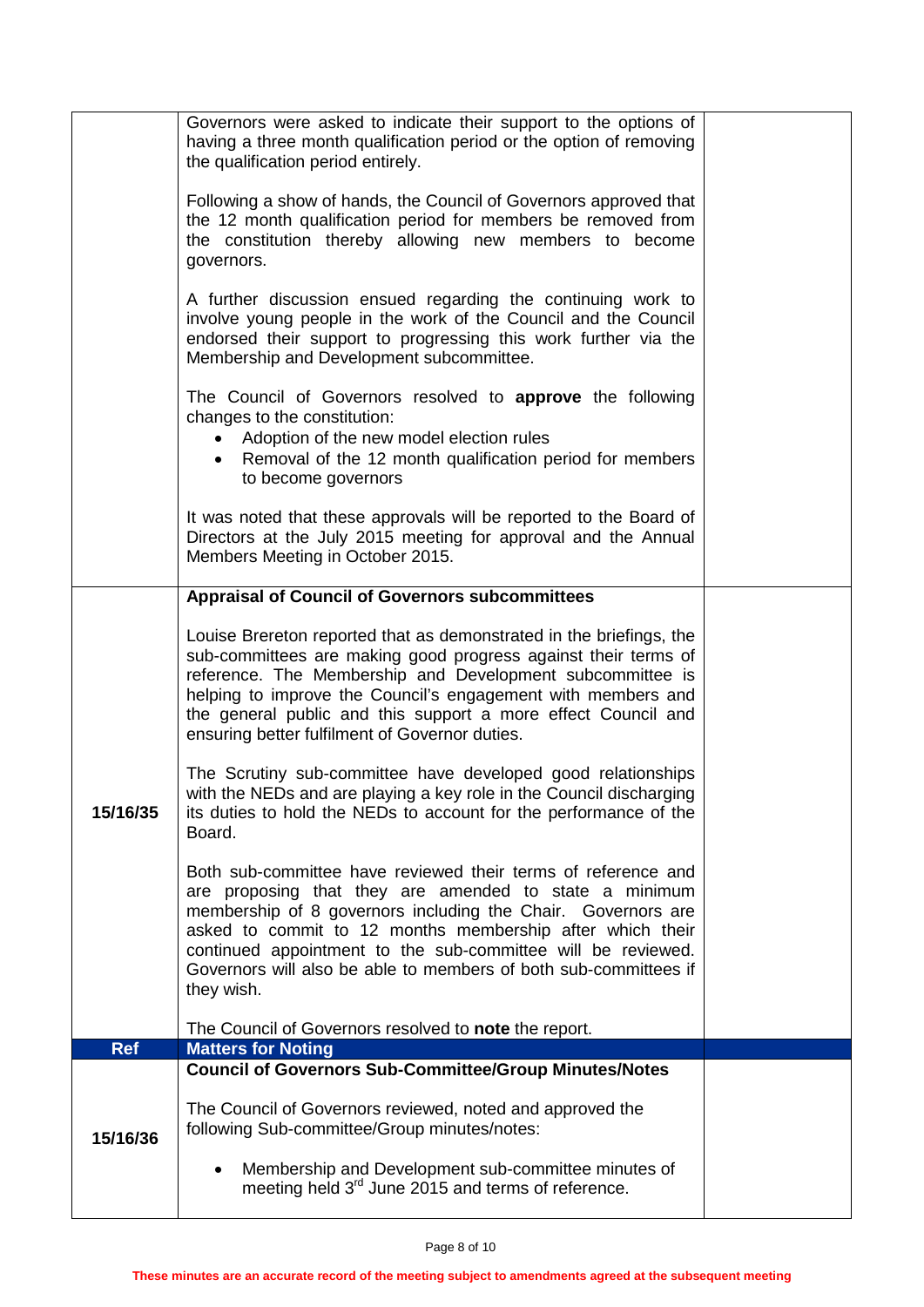|          | • Scrutiny sub-committee (draft) minutes of meeting held 10 <sup>th</sup><br>June 2015 and terms of reference                                                                                                                                                                                                                                                                                                                                                                                                                                                                                          |  |
|----------|--------------------------------------------------------------------------------------------------------------------------------------------------------------------------------------------------------------------------------------------------------------------------------------------------------------------------------------------------------------------------------------------------------------------------------------------------------------------------------------------------------------------------------------------------------------------------------------------------------|--|
|          | Involvement Taskforce minutes of the meeting held 8 <sup>th</sup> April<br>$\bullet$<br>2015 and Involvement and Recovery future work.                                                                                                                                                                                                                                                                                                                                                                                                                                                                 |  |
|          | Nominations Committee minutes of meeting held 15 <sup>th</sup> May<br>$\bullet$<br>2015 and approval of terms of reference.                                                                                                                                                                                                                                                                                                                                                                                                                                                                            |  |
|          | <b>Governor Question Time</b>                                                                                                                                                                                                                                                                                                                                                                                                                                                                                                                                                                          |  |
|          | Kathy Bullen raised the following question:                                                                                                                                                                                                                                                                                                                                                                                                                                                                                                                                                            |  |
|          | Can the decision-making process be explained for the<br>implementation of shared printers?<br>This scheme went through the NDCC Programme Board the<br>scheme was reviewed and the savings to be made by<br>implementing this proposal are in the region of £237k over five<br>years. All schemes complete a quality impact assessment and<br>review the risks of implementing the scheme. This scheme had a<br>low risk rating and a signification saving. It has been implemented<br>successfully in other trusts. It was also noted at Operational Board<br>and we did discuss the concerns raised. |  |
| 15/16/37 | Staff are raising concerns about loss of efficiency?<br>This particular concern has been raised by the CWP Est Clinical<br>Director and assurances were provided that review of where to<br>locate MDF devices to ensure that were there is a requirement for<br>a desktop printer this is justified. The speed of the MDF and the<br>quality of printing is improved than that of a desktop printer. The<br>implementation of MDF devices across the trust also provides staff<br>with the ability to scan documents and the devices send them to<br>the person via their email account.              |  |
|          | <b>Confidentiality?</b><br>With MDF devices all users receive a PIN number to access their<br>printing when they go to the device, this is in fact more secure than<br>desktop printers/scanners as no printing/scanning is left hanging<br>around on desks, also when they go to the MDF they can delete<br>any printing that they have sent accidentally.<br>Governors were advised that John Loughlin is leading on the<br>scheme should any further information be required.                                                                                                                       |  |
|          |                                                                                                                                                                                                                                                                                                                                                                                                                                                                                                                                                                                                        |  |
| 15/16/38 | <b>Motions or Agenda Items on Notice</b>                                                                                                                                                                                                                                                                                                                                                                                                                                                                                                                                                               |  |
|          | There were no motions or agenda items on notice.                                                                                                                                                                                                                                                                                                                                                                                                                                                                                                                                                       |  |
| 15/16/39 | <b>Review of Risk Impact on Items Discussed</b><br>Risk impacts were identified throughout the meeting.                                                                                                                                                                                                                                                                                                                                                                                                                                                                                                |  |
|          | Feedback from Meeting - Review of the Effectiveness of the                                                                                                                                                                                                                                                                                                                                                                                                                                                                                                                                             |  |
|          | <b>Meeting</b>                                                                                                                                                                                                                                                                                                                                                                                                                                                                                                                                                                                         |  |
| 15/16/40 | David Eva said and everyone agreed that the meeting was very<br>effective, particularly the discussions regarding the constitution<br>changes.                                                                                                                                                                                                                                                                                                                                                                                                                                                         |  |